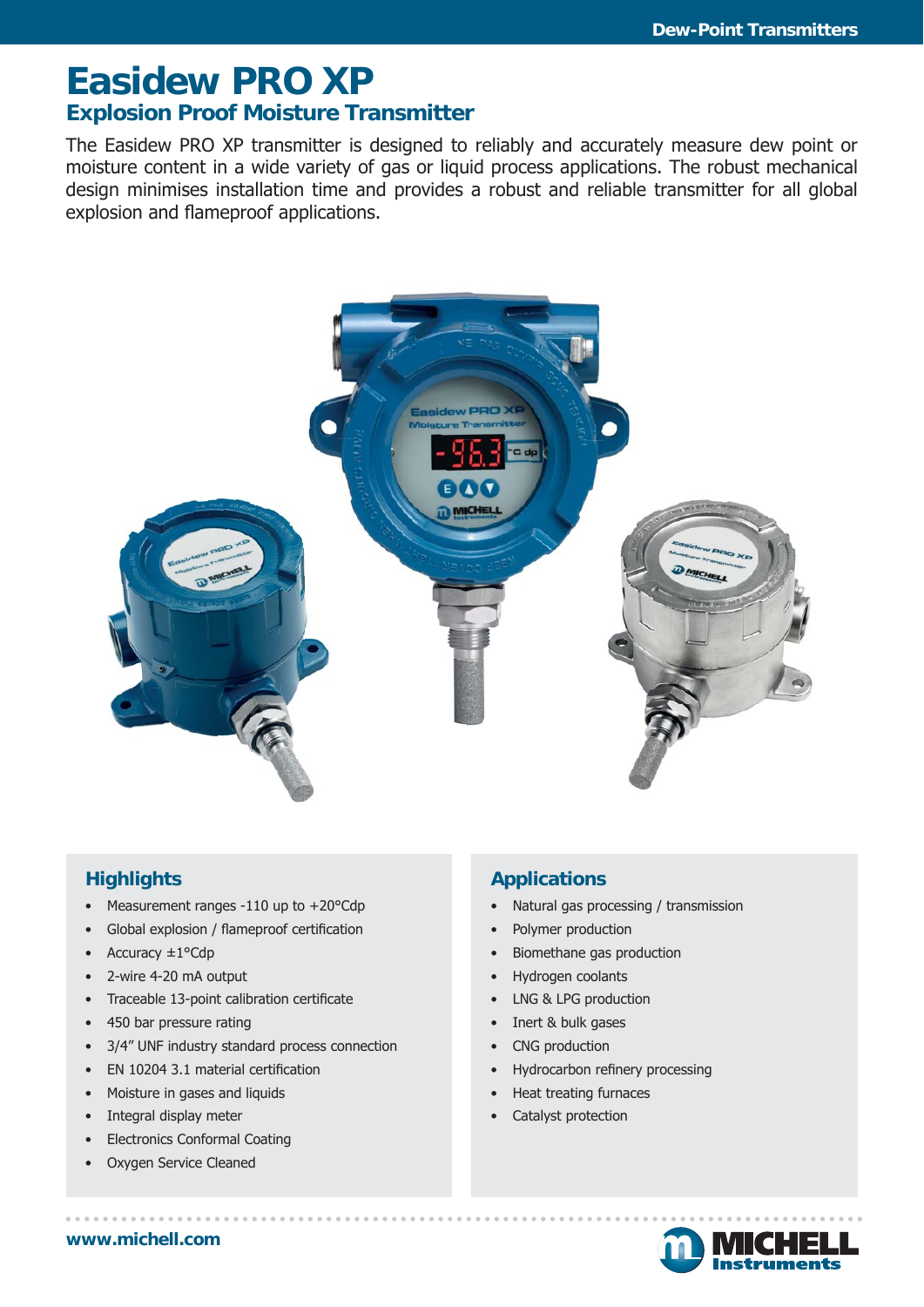

# **Easidew PRO XP**

#### **The Global Explosion Proof Transmitter**

For OEM system integrators and process refineries there is a critical need to have one rugged transmitter in stock, which covers all their explosion proof system needs, irrespective of worldwide location.

The Easidew PRO XP moisture transmitter is ATEX, cCSAus, IECEx, and GOST globally certified within a single design for use in any North American, European or Asian zone, minimizing cost of stock ownership.

The transmitter has a wide dew-point measurement range of –110 to +20°Cdp with industry-standard process and electrical connections, ensuring low installation costs.

The Easidew PRO XP incorporates the latest Michell advanced ceramic technology providing stable and reliable measurements for all new and replacement moisture applications.

The unit can also be supplied with an integral 4 digit LED display, displaying the configured moisture output signal.

#### **Ease of Installation**

Our in-house design team have developed the product mechanics to ensure the unit can be quickly and economically installed.

- Electrical industry standard process housing with dual conduit entry
- US Industry Standard 3/4" UNF Viton® O-ring process connection
- On-site re-ranging and diagnostic communications tool
- 316 stainless steel transmitter sample block
- Transmitter mounting bracket
- 316 stainless steel housing for offshore applications (ATEX, IECEx & CCSAUS approved)
- 316 Stainless Steel Tag

#### **Global Certifications**

The Easidew PRO XP uniquely has worldwide explosion and flameproof certifications to ensure a single unit has global acceptability.

- Explosion proof approval  $-$  cCSAus (US and Canada)
- Flameproof approval ATEX
- Flameproof approval IECEx
- Flameproof approval TC TR Ex
- Canadian pressure vessel approved (CRN)
- EMC/RFI 2014/30/EU EN 61326-1:2006

#### **Safety and Integrity**

The mechanical design considers the health and safety requirements of the end user offering an ultra-high process pressure barrier, along with meticulous levels of product traceability and quality.

- High performance 450 bar process media barrier
- No process media entry into the process housing
- Gas wetted parts BS EN 10204 3.1 material certified
- 13 point calibration certificate
- ISO 9001 quality system
- Electronics Conformal Coating
- Optional cleaning for enriched oxygen service

#### **Measurement Performance**

The transmitter uses Michell's market leading ceramic measurement technology coupled with the latest generation, sophisticated microcontroller electronics to provide accurate and stable measurement across the Easidew PRO XP product life.

- Accuracy ±1°Cdp
- Fast response to moisture changes

#### **Flexibility of Ownership**

The Easidew PRO XP has a secondary RS485 communication system, which gives customers the opportunity to re-range and re-scale a unit for a variety of gas and non-polar liquid moisture measurements.

- Re-ranging  $4-20$  mA within the  $-110$  to  $+20^{\circ}$ Cdp range
- Moisture scaling dew point,  $\mathsf{ppm}_\mathsf{w}$  ppm $_\mathsf{w}$

#### **Speed of Supply**

The transmitter is manufactured within Michell's worldleading high-volume moisture transmitter manufacturing center in the United Kingdom, which ensures reliability and repeatability of delivery and field supported by a network of Michell's global service centers.

• Calibration manufacturing system is traceable to NPL and NIST standards

#### **Integral Display**

The Easidew PRO XP EX2 has an integral display meter providing local indication of the transmitted analog output in the configured moisture scale.

#### **System Customization**

If your application requires a customized sensor solution, we have a specialized design and manufacturing capability to cover your requirements.

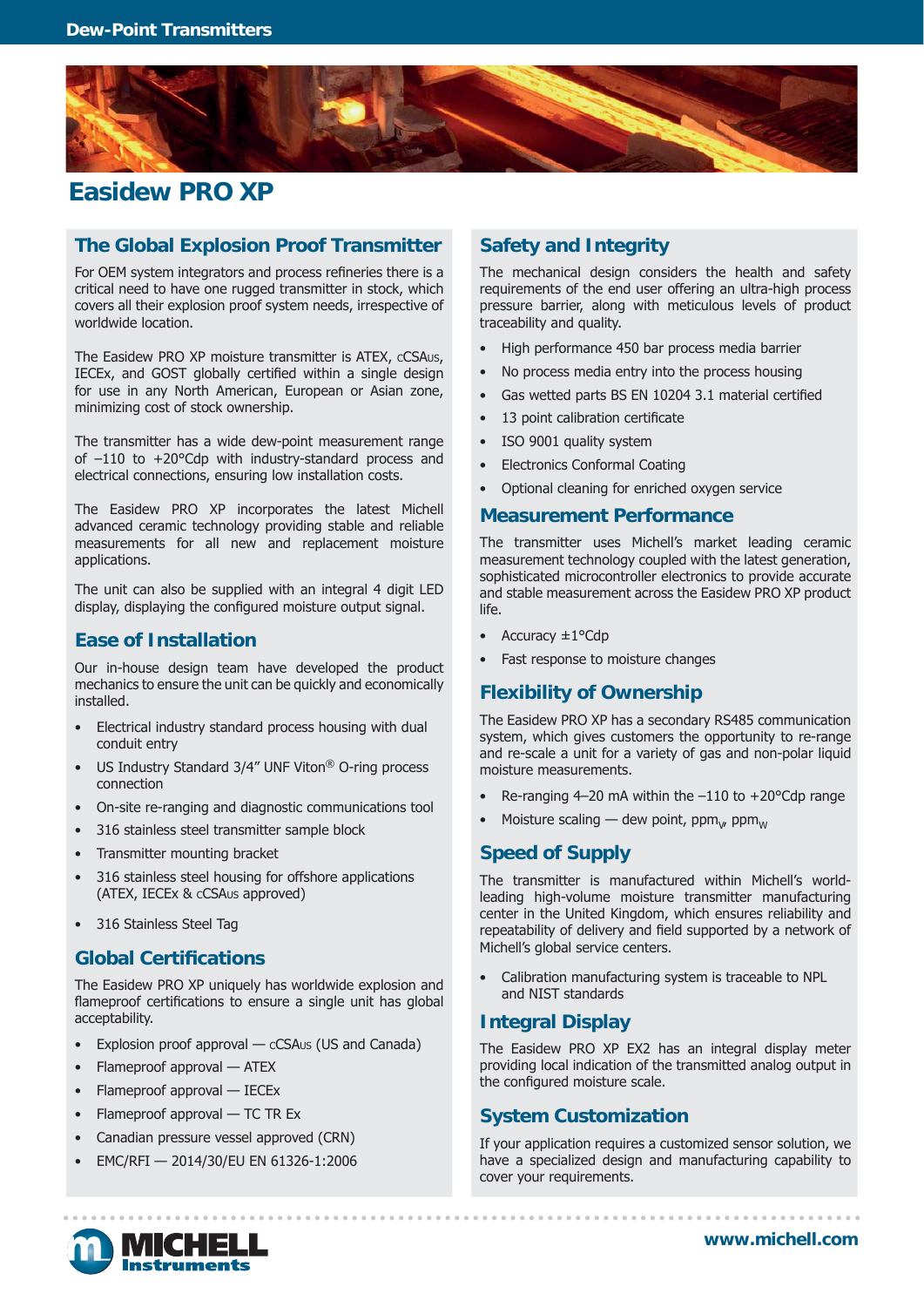# **Technical Specifications**

| <b>Performance Specifications</b>                                                                                                                                    | <b>Easidew PRO XP for Gases</b>                                                                                                                                                                                                                                                                                    |                                                                                                                                                                                                                                                                                                                      | Easidew PRO XP LQ for Liquids                                                                                                                                                                                                                                                                                                                |
|----------------------------------------------------------------------------------------------------------------------------------------------------------------------|--------------------------------------------------------------------------------------------------------------------------------------------------------------------------------------------------------------------------------------------------------------------------------------------------------------------|----------------------------------------------------------------------------------------------------------------------------------------------------------------------------------------------------------------------------------------------------------------------------------------------------------------------|----------------------------------------------------------------------------------------------------------------------------------------------------------------------------------------------------------------------------------------------------------------------------------------------------------------------------------------------|
| <b>Measurement range</b>                                                                                                                                             | $-110$ to +20 °C dew point; $-100$ to +20 °C dew point                                                                                                                                                                                                                                                             |                                                                                                                                                                                                                                                                                                                      | 0 to 1000 $ppm_{w}$ ; Non-standard available on request                                                                                                                                                                                                                                                                                      |
| Accuracy                                                                                                                                                             | $\pm 1^{\circ}$ C dew point (+20 to -60°C); $\pm 2^{\circ}$ C dew point (-60 to -110°C)                                                                                                                                                                                                                            |                                                                                                                                                                                                                                                                                                                      |                                                                                                                                                                                                                                                                                                                                              |
| <b>Response time</b>                                                                                                                                                 | 5 mins to T95 (dry to wet)                                                                                                                                                                                                                                                                                         |                                                                                                                                                                                                                                                                                                                      |                                                                                                                                                                                                                                                                                                                                              |
| Repeatability                                                                                                                                                        | $0.5^{\circ}$ C dew point                                                                                                                                                                                                                                                                                          |                                                                                                                                                                                                                                                                                                                      |                                                                                                                                                                                                                                                                                                                                              |
| Calibration                                                                                                                                                          | Traceable 13 point calibration and certificate                                                                                                                                                                                                                                                                     |                                                                                                                                                                                                                                                                                                                      |                                                                                                                                                                                                                                                                                                                                              |
| <b>Electrical Specifications</b>                                                                                                                                     |                                                                                                                                                                                                                                                                                                                    |                                                                                                                                                                                                                                                                                                                      |                                                                                                                                                                                                                                                                                                                                              |
| Output signal                                                                                                                                                        | 4-20 mA (2-wire connection, current source); User configurable over range                                                                                                                                                                                                                                          |                                                                                                                                                                                                                                                                                                                      |                                                                                                                                                                                                                                                                                                                                              |
| Output                                                                                                                                                               | Dew point or moisture content                                                                                                                                                                                                                                                                                      |                                                                                                                                                                                                                                                                                                                      | Moisture content                                                                                                                                                                                                                                                                                                                             |
| Analog output scaled<br>range                                                                                                                                        |                                                                                                                                                                                                                                                                                                                    | Dew point: $-110$ to $+20^{\circ}$ C; Moisture content in gas:<br>0-3000 ppm <sub>1</sub> , Non-standard: mg/m <sup>3</sup> , lbs/MMSCF natural gas                                                                                                                                                                  | Moisture content in liquid: 0-1000 ppm <sub>w</sub><br>Non-standard available upon request                                                                                                                                                                                                                                                   |
| Supply voltage                                                                                                                                                       | 14 to 28 V DC                                                                                                                                                                                                                                                                                                      |                                                                                                                                                                                                                                                                                                                      |                                                                                                                                                                                                                                                                                                                                              |
| Load resistance                                                                                                                                                      | Max 250 Ω @ 14 V (500 Ω @ 24 V)                                                                                                                                                                                                                                                                                    |                                                                                                                                                                                                                                                                                                                      |                                                                                                                                                                                                                                                                                                                                              |
| <b>Current consumption</b>                                                                                                                                           | 23 mA max, depending on output signal                                                                                                                                                                                                                                                                              |                                                                                                                                                                                                                                                                                                                      |                                                                                                                                                                                                                                                                                                                                              |
| <b>Saturation constants</b><br>(for moisture in liquids measurements<br>only)                                                                                        | 6-point look-up table for saturation constants up to 1000 $ppm_w$ over the<br>temperature range 0 to +50 $^{\circ}$ C; saturation constants for 8 common liquids<br>can be programmed into the Easidew PRO XP LQ via the application<br>software; alternatively the user can program saturation constants manually |                                                                                                                                                                                                                                                                                                                      |                                                                                                                                                                                                                                                                                                                                              |
| <b>CE conformity</b>                                                                                                                                                 | Approved                                                                                                                                                                                                                                                                                                           |                                                                                                                                                                                                                                                                                                                      |                                                                                                                                                                                                                                                                                                                                              |
| <b>Operating Specifications</b>                                                                                                                                      |                                                                                                                                                                                                                                                                                                                    |                                                                                                                                                                                                                                                                                                                      |                                                                                                                                                                                                                                                                                                                                              |
| <b>Operating temperature</b>                                                                                                                                         | $-40$ to $+60$ °C                                                                                                                                                                                                                                                                                                  |                                                                                                                                                                                                                                                                                                                      |                                                                                                                                                                                                                                                                                                                                              |
| <b>Compensated Temperature</b><br>Range                                                                                                                              | $-20$ to $+50^{\circ}$ C<br>NOTE: The transmitter accuracy statement is only valid<br>for the temperature range: $-20/+50°C$                                                                                                                                                                                       |                                                                                                                                                                                                                                                                                                                      |                                                                                                                                                                                                                                                                                                                                              |
| <b>Storage Temperature</b>                                                                                                                                           | $-40$ to $+60$ °C                                                                                                                                                                                                                                                                                                  |                                                                                                                                                                                                                                                                                                                      |                                                                                                                                                                                                                                                                                                                                              |
| <b>Operating pressure</b>                                                                                                                                            |                                                                                                                                                                                                                                                                                                                    |                                                                                                                                                                                                                                                                                                                      | 45 MPa (450 barg) maximum                                                                                                                                                                                                                                                                                                                    |
| <b>Flow rate</b>                                                                                                                                                     |                                                                                                                                                                                                                                                                                                                    | 1 to 5 NI/min mounted in standard sampling block; 0 to 10<br>m/sec direct insertion                                                                                                                                                                                                                                  | 0.1 to 0.3L/min through Easidew sample block<br>0.1 to 1m/s direct insertion                                                                                                                                                                                                                                                                 |
| <b>Mechanical Specifications</b>                                                                                                                                     |                                                                                                                                                                                                                                                                                                                    |                                                                                                                                                                                                                                                                                                                      |                                                                                                                                                                                                                                                                                                                                              |
| <b>Ingress protection</b>                                                                                                                                            | IP66 in accordance with standard BS EN 60529:1992; NEMA 4 protection in accordance with standard NEMA 250–2003                                                                                                                                                                                                     |                                                                                                                                                                                                                                                                                                                      |                                                                                                                                                                                                                                                                                                                                              |
| <b>Explosion and flameproof area</b><br>certificates                                                                                                                 | ATEX:<br>IECEx:<br>cCSAus:                                                                                                                                                                                                                                                                                         | Standard: Aluminium<br>II 2 GD Exd [ia] IIC T6 Gb<br>EX tb IIIC T80°C Db IP66<br>Tamb $-20^{\circ}$ C to $+70^{\circ}$ C<br>Exd [ia] IIC T6 Gb<br>Ex tb IIIC T80°C Db IP66<br>Tamb $-20^{\circ}$ C to $+70^{\circ}$ C<br>CLS I, Div1, GRPS ABCD<br>CLS II & III, Div1, GRPS EFG<br>CLS I, Zone 1 AEx/Exd [ia] IIC T6 | Optional: 316 stainless steel<br>II 2 GD Exd [ia] IIC T6 Gb<br>EX tb IIIC T80°C Db IP66<br>Tamb $-20^{\circ}$ C to $+70^{\circ}$ C<br>Exd [ia] IIC T6 Gb<br>Ex tb IIIC T80°C Db IP66<br>Tamb $-20^{\circ}$ C to $+70^{\circ}$ C<br>CLS I, Div1, GRPS ABCD<br>CLS II & III, Div1, GRPS EFG<br>Tamb = $-20^{\circ}$ C to +70 $^{\circ}$ C IP66 |
|                                                                                                                                                                      | <b>INMETRO (Brazil):</b>                                                                                                                                                                                                                                                                                           | Zone 21, AEx/Ex tb IIIC T80°C<br>Tamb = $-20^{\circ}$ C to $+70^{\circ}$ C IP66<br>[Approval codes as per IECEx]                                                                                                                                                                                                     | TC TR EX-Certifi cate:<br>1Ex d [ia] IIC T6 Gb X<br>Ex tb IIIC T80°C Db X<br>Tamb $-20^{\circ}$ C to $+70^{\circ}$ C<br>(Russia, Belarus, Kazakhstan)                                                                                                                                                                                        |
| Russian pattern approval                                                                                                                                             | Pending: Russia (GOST-R), Kazakhstan (GOST-K)                                                                                                                                                                                                                                                                      |                                                                                                                                                                                                                                                                                                                      |                                                                                                                                                                                                                                                                                                                                              |
| Canadian pressure vessel cert                                                                                                                                        | C.R.N. - all Canadian provinces                                                                                                                                                                                                                                                                                    |                                                                                                                                                                                                                                                                                                                      |                                                                                                                                                                                                                                                                                                                                              |
| Oxygen service                                                                                                                                                       | Optional: Cleaned for enriched oxygen                                                                                                                                                                                                                                                                              |                                                                                                                                                                                                                                                                                                                      |                                                                                                                                                                                                                                                                                                                                              |
| <b>Housing material</b>                                                                                                                                              | Standard: Aluminium (copper free), epoxy and polyurethane powder coated, blue RAL 5009<br>Optional: 316 stainless steel (supplied with BS EN 10204 3.1 material certificate if option F2 requested) (ATEX, IECEx & cCSAus)                                                                                         |                                                                                                                                                                                                                                                                                                                      |                                                                                                                                                                                                                                                                                                                                              |
| Housing moisture protection                                                                                                                                          | <b>Optional: Electronics Conformal Coating</b>                                                                                                                                                                                                                                                                     |                                                                                                                                                                                                                                                                                                                      |                                                                                                                                                                                                                                                                                                                                              |
| Filter (sensor protection)                                                                                                                                           | <b>Standard:</b> Stainless steel sintered guard (for protection against fine particulate $>80\mu m$ )<br>Optional: HDPE guard (for protection against fine particulate >10µm)                                                                                                                                      |                                                                                                                                                                                                                                                                                                                      |                                                                                                                                                                                                                                                                                                                                              |
| Process connection and material                                                                                                                                      | $3/4'' - 16$ UNF with recessed Viton <sup>®</sup> O-ring; 316 stainless steel                                                                                                                                                                                                                                      |                                                                                                                                                                                                                                                                                                                      |                                                                                                                                                                                                                                                                                                                                              |
| Weight                                                                                                                                                               | Aluminium: 1.6kg; 316 stainless steel: 2.4kg                                                                                                                                                                                                                                                                       |                                                                                                                                                                                                                                                                                                                      |                                                                                                                                                                                                                                                                                                                                              |
| <b>Electrical connections</b>                                                                                                                                        | Dual 3/4" NPT gland                                                                                                                                                                                                                                                                                                |                                                                                                                                                                                                                                                                                                                      |                                                                                                                                                                                                                                                                                                                                              |
| Programmable display meter range                                                                                                                                     | Optional: $-1999$ to $+9999$                                                                                                                                                                                                                                                                                       |                                                                                                                                                                                                                                                                                                                      |                                                                                                                                                                                                                                                                                                                                              |
| Programmable display decimal point                                                                                                                                   | Optional: 0 to 3 decimal places                                                                                                                                                                                                                                                                                    |                                                                                                                                                                                                                                                                                                                      |                                                                                                                                                                                                                                                                                                                                              |
| Display meter overload limits                                                                                                                                        | Optional: 3.6 mA and 20.4 mA                                                                                                                                                                                                                                                                                       |                                                                                                                                                                                                                                                                                                                      |                                                                                                                                                                                                                                                                                                                                              |
| Programmable display meter scales                                                                                                                                    | Optional: °C, °F, %, No Scale                                                                                                                                                                                                                                                                                      |                                                                                                                                                                                                                                                                                                                      |                                                                                                                                                                                                                                                                                                                                              |
| <b>Stainless Steel tags</b>                                                                                                                                          | <b>Optional:</b> 316 stainless steel tags (70 x 25mm)                                                                                                                                                                                                                                                              |                                                                                                                                                                                                                                                                                                                      |                                                                                                                                                                                                                                                                                                                                              |
| Conditions: Sensor fault, Under-range dew point, Over-<br><b>Output:</b> 23 mA, 4 mA, 20 mA<br>Diagnostic conditions<br>range dew point<br>(factory programmed)<br>. |                                                                                                                                                                                                                                                                                                                    |                                                                                                                                                                                                                                                                                                                      |                                                                                                                                                                                                                                                                                                                                              |

**www.michell.com**